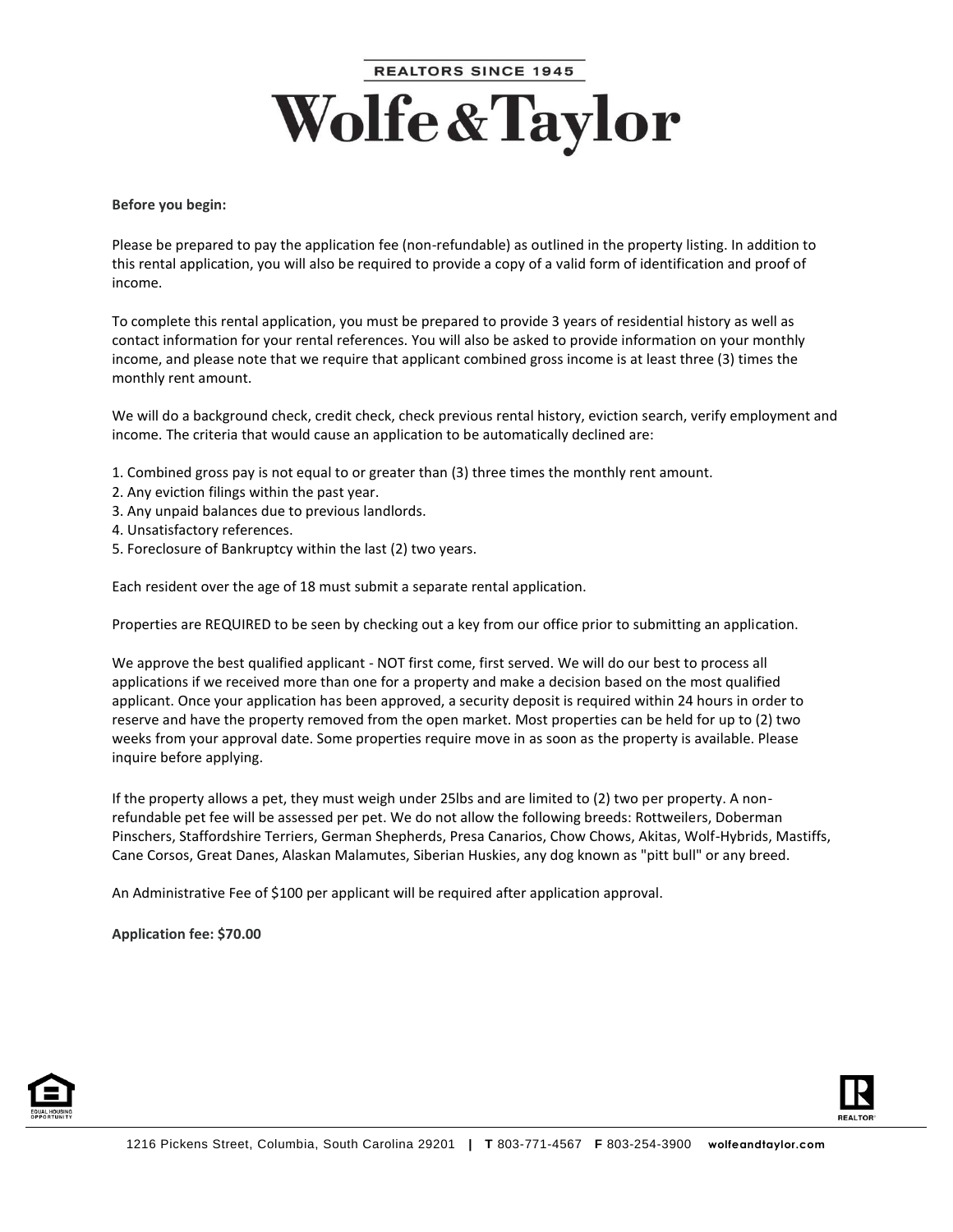| <b>REALTORS SINCE 1945</b>                                                |
|---------------------------------------------------------------------------|
| <b>Wolfe &amp; Taylor</b>                                                 |
| <b>CO-SIGNER RENTAL APPLICATION</b>                                       |
| A separate application is required from each applicant 18 years or older. |

| APPLICATION FEE: \$70.00 via money order or cashier's check |                                                                                  |  |  |  |  |
|-------------------------------------------------------------|----------------------------------------------------------------------------------|--|--|--|--|
|                                                             |                                                                                  |  |  |  |  |
|                                                             |                                                                                  |  |  |  |  |
|                                                             |                                                                                  |  |  |  |  |
| <b>Applicant Contact Information</b>                        | THIS SECTION TO BE COMPLETED BY APPLICANT                                        |  |  |  |  |
|                                                             | Legal First Name: _____________________ Last Name: _____________________________ |  |  |  |  |
|                                                             |                                                                                  |  |  |  |  |
|                                                             |                                                                                  |  |  |  |  |
|                                                             |                                                                                  |  |  |  |  |
| Where you've lived                                          |                                                                                  |  |  |  |  |
|                                                             |                                                                                  |  |  |  |  |
|                                                             |                                                                                  |  |  |  |  |
| <b>Your Income</b>                                          |                                                                                  |  |  |  |  |
|                                                             |                                                                                  |  |  |  |  |
|                                                             |                                                                                  |  |  |  |  |
|                                                             |                                                                                  |  |  |  |  |
|                                                             |                                                                                  |  |  |  |  |
|                                                             |                                                                                  |  |  |  |  |



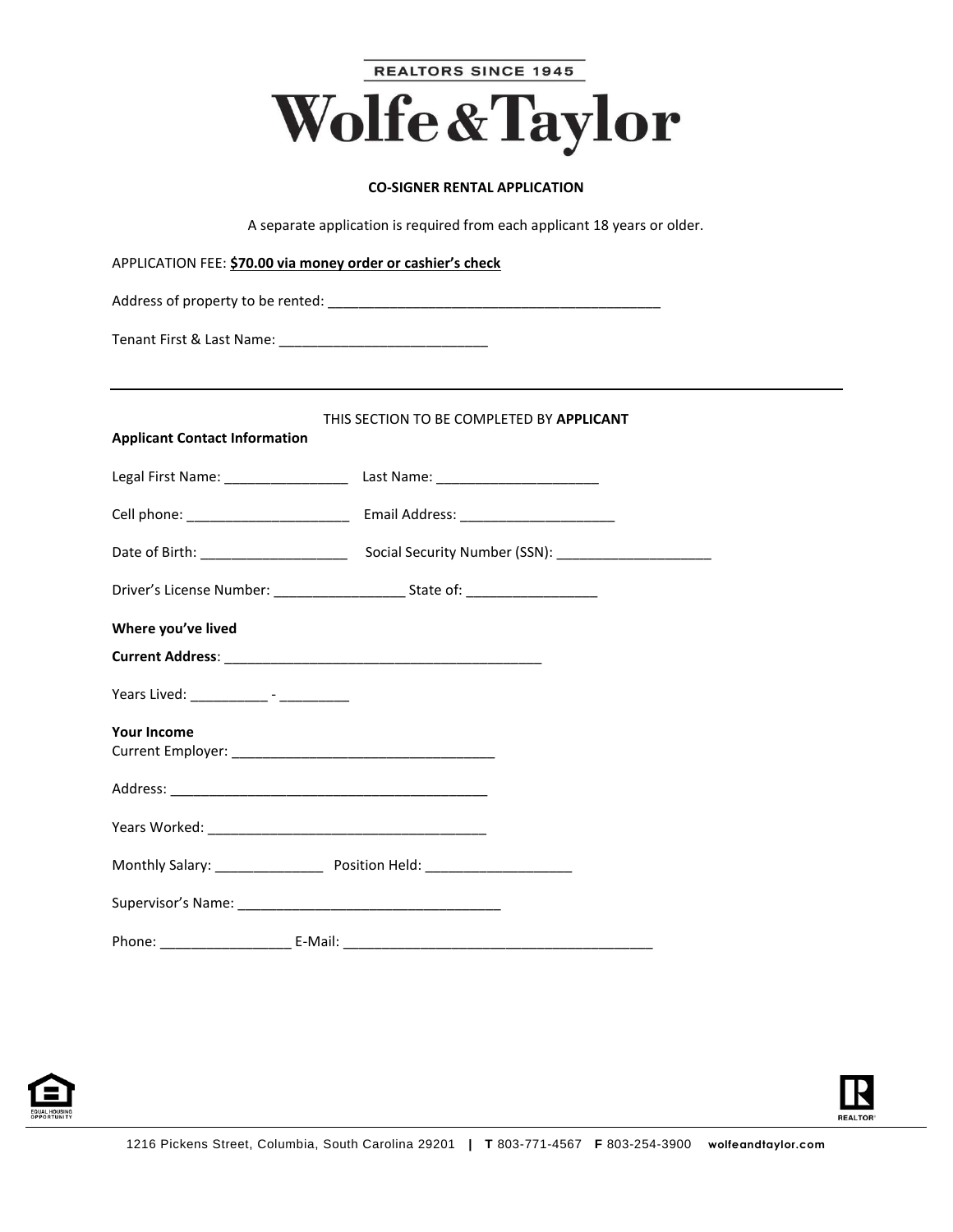|                                                                    |                                                                            | <b>REALTORS SINCE 1945</b> |  |
|--------------------------------------------------------------------|----------------------------------------------------------------------------|----------------------------|--|
|                                                                    | <b>Wolfe &amp; Taylor</b>                                                  |                            |  |
|                                                                    |                                                                            |                            |  |
|                                                                    |                                                                            |                            |  |
|                                                                    |                                                                            |                            |  |
|                                                                    |                                                                            |                            |  |
|                                                                    |                                                                            |                            |  |
|                                                                    |                                                                            |                            |  |
| Monthly Income: __________________<br>Source: ____________________ |                                                                            |                            |  |
| <b>Gross Income</b>                                                |                                                                            |                            |  |
|                                                                    | Gross Monthly Employment Income (before deductions): \$__________________  |                            |  |
|                                                                    | Average Monthly Amounts of Other Income (if any): \$______________________ |                            |  |
|                                                                    |                                                                            |                            |  |

## **Terms of Agreement**

The following Application Agreement will be signed by all applicants prior to signing a lease contract. While some of the information below may not yet be applicable to your situation, there are some provisions that may become applicable prior to signing a lease contract. In order to continue with this online application, you'll need to review the Application Agreement carefully and acknowledge that you accept its terms.

1. **Application Fee (nonrefundable).** You have delivered to our representative an application fee as outlined in the property listing, and this payment partially defrays the cost of administrative paperwork. It's nonrefundable.

2. **Approval.** Once your application has been approved, a security deposit is required within 24 hours in order to reserve and have the property removed from the open market. After 24 hours, the property for which you applied may be rented to someone else without notice. In some cases, based on the results of your credit report, rental reference, income, eviction check, or criminal background check, a double security deposit (twice the monthly rent) may be required. The Applicant(s) will be required to submit the security deposit (amount agreed upon between Applicant and Landlord) in form of a money order or cashier's check made payable to Wolfe & Taylor at 1216 Pickens Street, Columbia, SC 29201.

3. **If You Fail to Sign Lease Contract After Approval.** Unless we authorize otherwise in writing, you and all co-applicants must sign the Lease Contract within 3 days after we give you our approval in person, by telephone or by email, or within 5 days after we mail you our approval. If you or any co-applicant fails to sign as required, we may keep the security deposit as liquidated damages, and terminate all further obligations under this Agreement.